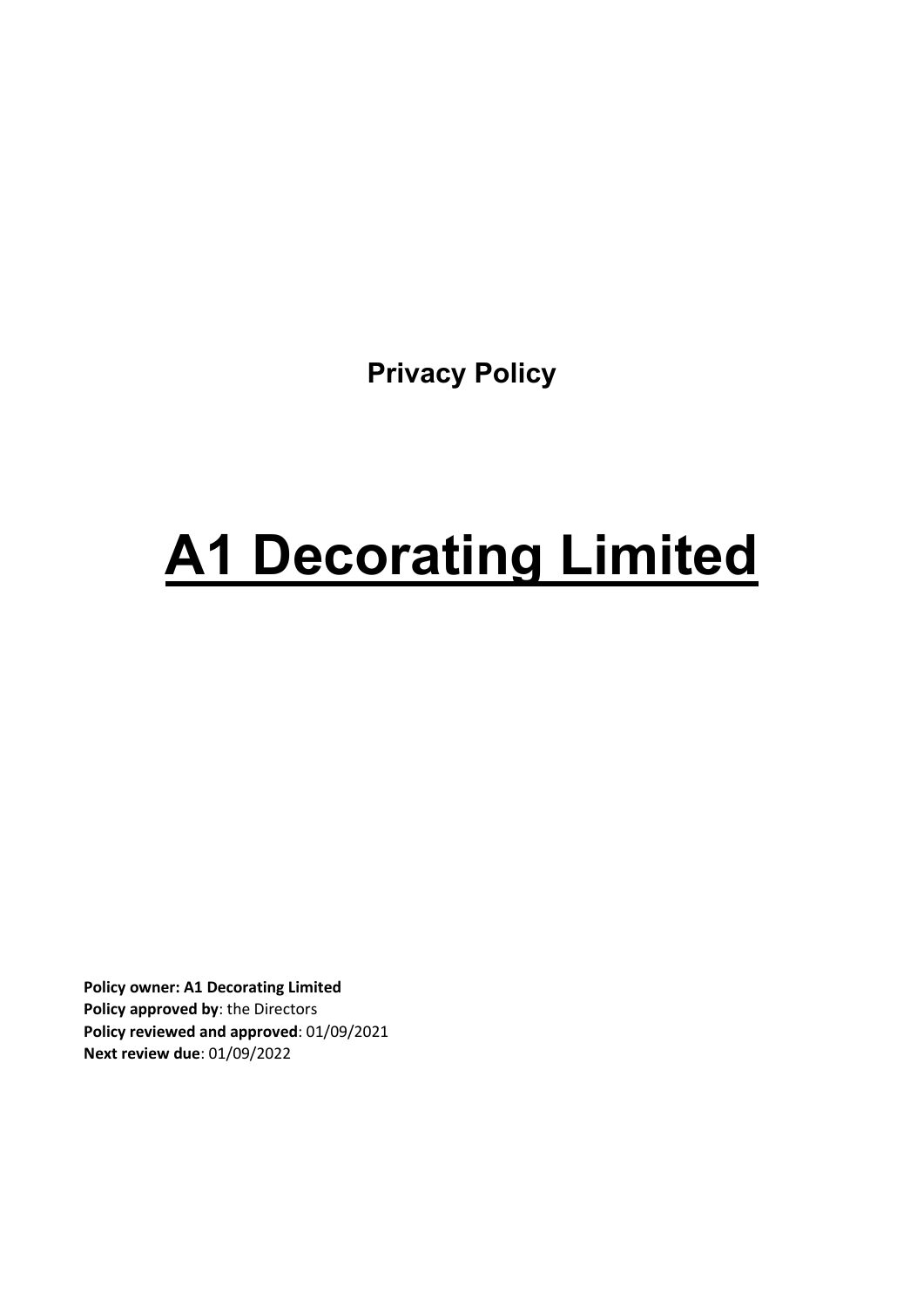#### **Introduction**

A1 Decorating Limited (A1DL) is committed to protecting your privacy and any personal information in relation to your use of our products and services, and as such, fully complies with the New Zealand Privacy Act 2020. This Privacy Policy applies to our web site and governs all forms of Personal Information and related data collection and usage by us.

A1DL are governed by New Zealand's Privacy Principles (NZPP'S) contained in the Privacy Act 2020. For ease of reference, the Principles are featured at the end of this Policy. A1DL ensures that all its staff members adhere to the NZPP's to safeguard your Personal Information.

A1DL have also adopted the EU General Data Protection Regulation (GDPR) guidelines covering data protection for all businesses transferring data to the European Union.

By using our website, or otherwise supplying your personal information to us, you consent to the data practices described in this Privacy Policy. This Privacy Policy also needs to be read in conjunction with our web site terms of use, as displayed on our website.

A1DL may review and update this Privacy Policy on occasion, (for example to reflect changes to the Privacy Act), any revision or update will be published on the A1DL web site.

This Privacy Policy does not seek to limit or exclude the individual rights of any individual, as prescribed under the Privacy Act 2020, which can be accessed at www.nzbt.co.nz/resources

#### **What is Personal Information? Why do we collect it?**

Personal Information is information or an opinion that identifies an individual personally. Most of the Personal Information that A1DL may collect about you, will be voluntarily provided by you, or your authorised representative, when you engage with us, to allows us to operate our wider operations and to deliver the products and services that you have requested.

Examples of Personal Information we collect may include;

- An individual's name (including that of your authorised representative, if applicable),
- An individual's contact details, including your residential and work addresses, email addresses, phone and facsimile numbers.
- Publicly available information relating to you.
- Any documents or other information that you provide to us as part of our provision of services.

This Personal Information can be captured in many ways including (interviews, correspondence, by telephone, by email, via our website www.a1decorating.co.nz, from your website, from media and publications, from other publicly available sources, from cookies, and from third parties.

#### **Disclosure**

A1DL will only disclose your information as authorised by you, as required by law or where required for us to provide our services. A1DL will not, share, sell, rent or lease any client list or information to third parties. A1DL may also disclose Personal Information to other agencies where it believes on reasonable grounds that it falls within one of the exceptions to NZPP 11

#### **Security**

Your Personal Information is stored in a manner that reasonably protects it from misuse and loss from unauthorised access, modification or disclosure.

A1DL may hold your Personal Information in either an electronic or hard copy form.

Personal information collected in hard copy form may be subsequently converted to electronic form. Hard copy information that remains as such, will be securely stored at A1DL's premises.

Personal information held or provided to us in electronic form is held on servers controlled by third parties under contractual arrangements with A1DL. A1DL uses a combination of physical security, password



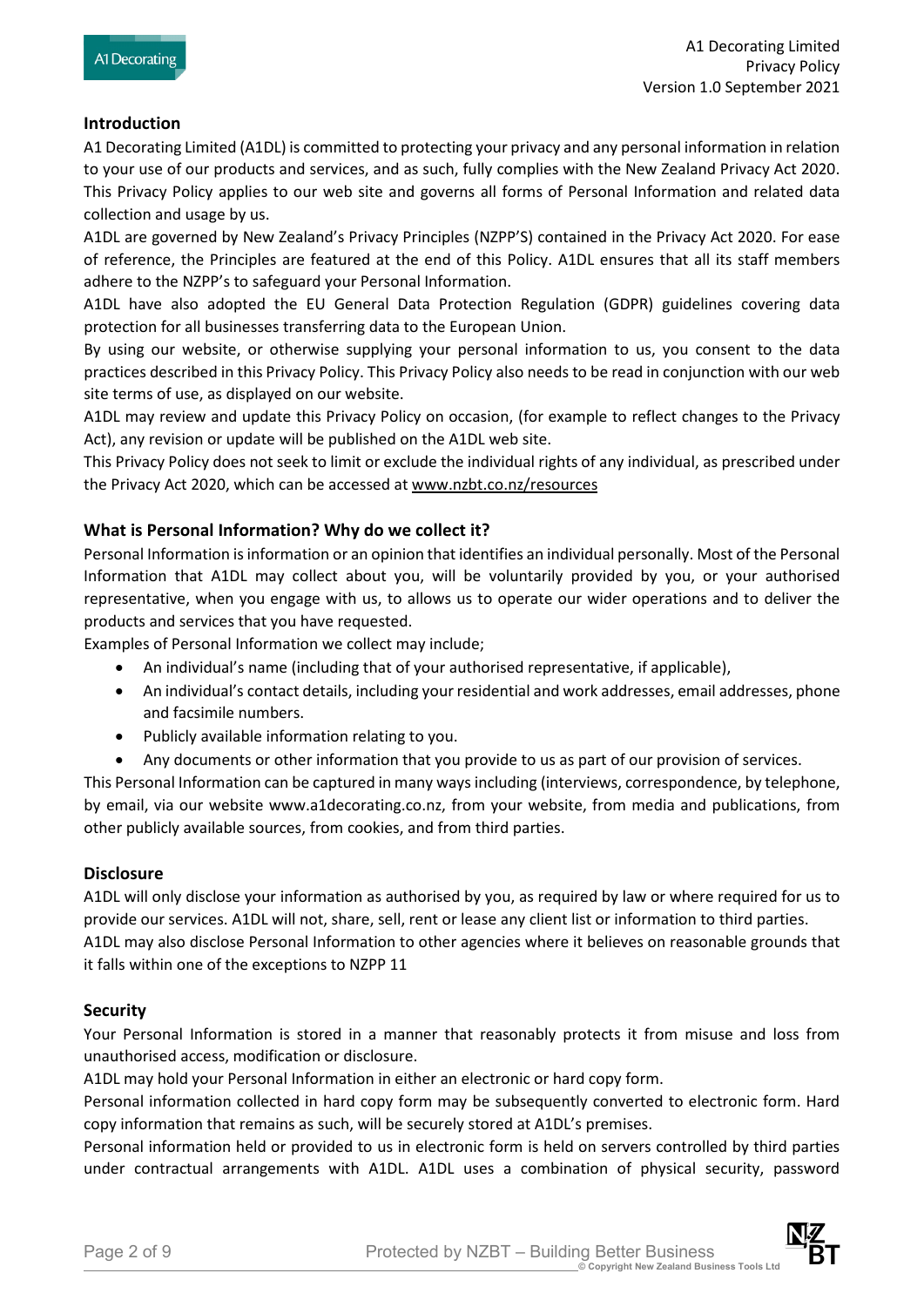protection and other measures that ensure that Personal Information stored in electronic form is protected from misuse, interference and loss: and from unauthorised access, modification and disclosure. However, it is not possible for any organisation (including ours), to state that 100% security can be guaranteed.

#### **Retention**

When your Personal Information is no longer needed for the purpose for which it was obtained, we will take reasonable steps to destroy or permanently de-identify your Personal Information. However, most of the Personal Information is or will be stored in client files (electronic or hard copy) which will be securely retained by us for a minimum of 7 years.

#### **Access**

You have the right to request a copy of the Personal Information we hold about you and to update and/or correct it, subject to certain exceptions, if you think it is incorrect.

If you wish to access your Personal Information, please submit your request to A1DL's Privacy Officer (please see Privacy Policy Complaints and Enquiries) in writing. A1DL will acknowledge your request as soon as possible, and will respond to the request no later than 20 working days after we receive your request (unless extended under the Privacy Act 2020.)

A1DL will not charge any fee for your access request but may charge an administrative fee for providing a copy of your Personal Information.

In respect of a request for correction, if we think the correction is reasonable, justified and we are reasonably able to amend the Personal Information, we will make the correction.

In order to protect your Personal Information, we will require identification and if relevant, proof of authorisation from you before releasing the requested information.

## **Third Parties**

Where reasonable and practicable to do so, we will collect your personal information only from you. However, in some circumstances we may be provided with information by third parties.

This information may relate to an individual's;

- Criminal History; or
- Credit History; or

Where A1DL enters into arrangements with associated contractors and third parties that involve the use or management of Personal Information that is held by A1DL, appropriate provisions will be included to protect that Personal Information.

## **Maintaining the Quality of your Personal Information**

It is important to us that your Personal Information is up to date. A1DL will take reasonable steps to make sure that your Personal Information is accurate, and this may require individuals being contacted directly.

#### **Use of Cookies**

The A1DL web site uses cookies. A cookie is a small element of data that our web site may send to your computer. A cookie is typically stored on your computer's hard drive and permits our web site to recognise you when you return, to our web site. Our use of cookies helps us to provide you with a better experience during your use of our web site by allowing us to understand what areas of the site are of interest to you. You may configure your web browser to not accept cookies, although you may experience a loss of functionality as a result of this action.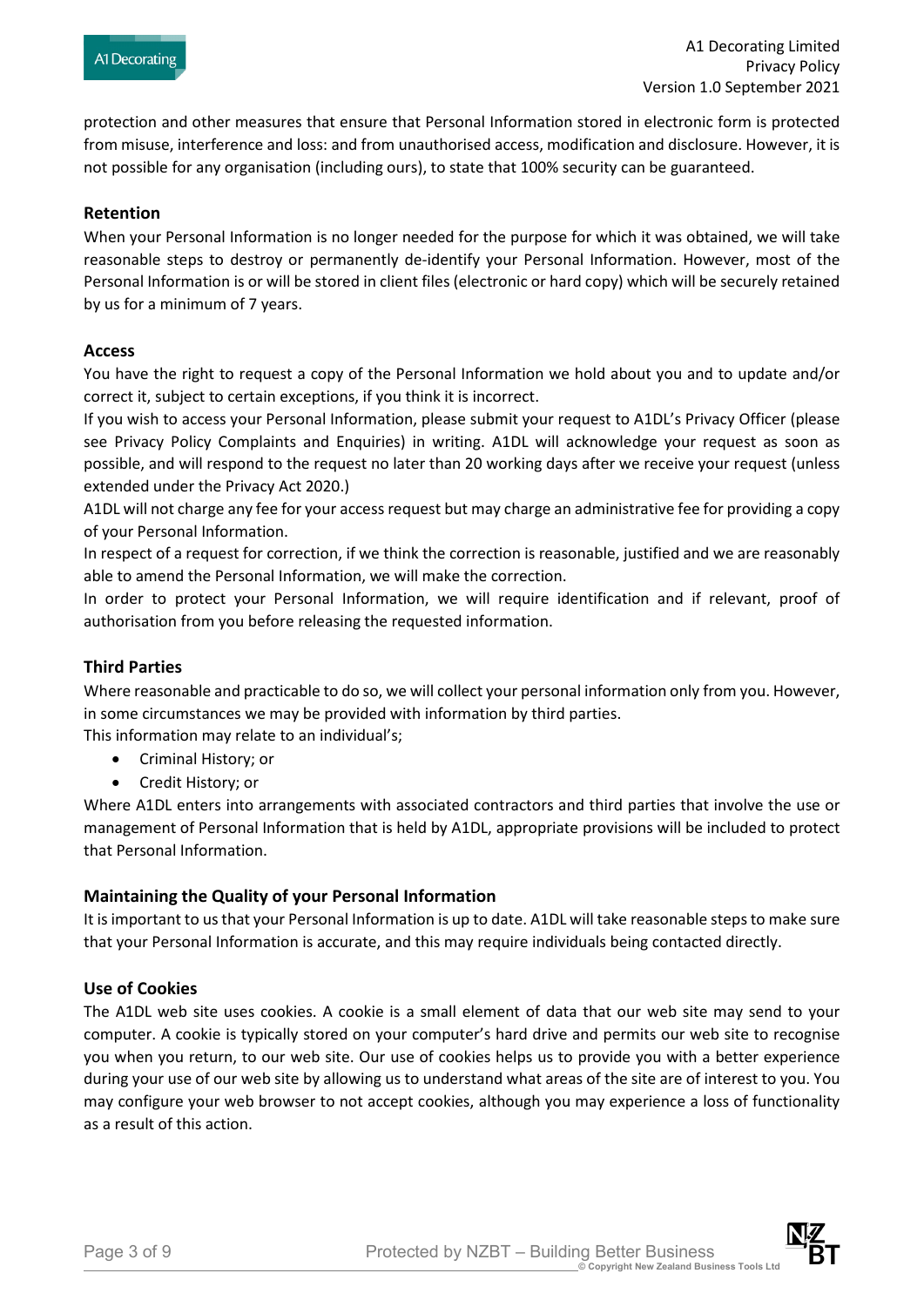## **Role of the Privacy Officer**

A1DL have appointed a Privacy Officer in accordance with the requirements of the Privacy Act 2020. As part of their role, the A1DL Privacy Officer needs to ensure that A1DL's internal policies and procedures are fully compliant with requirements under the Privacy Act 2020, NZPP and GDPR. The A1DL Privacy Officer will ensure that all A1DL staff and associated contractors understand their commitments under the Privacy Act, NZPP's and the GDPR.

The A1DL Privacy officer is the focal point for all privacy matters relating to A1DL business. This contact may be from A1DL Clients, A1DL staff or associated contractors, or the Privacy Commission/Commissioner.

A1DL's Privacy Officer is also responsible for ensuring this Privacy Policy is reviewed regularly and maintains A1DL's compliance to the most up-to-date version of the Privacy Act, NZPP's and the GDPR.

## **Privacy Policy Complaints and Enquiries**

A1DL want to know if you have any concerns about our privacy practices., whether these relate to the way we collect or share information about you or our decision on your access request. If you do have any concerns at all, please contact our Privacy Officer and they will endeavour to resolve any issues. The A1DL Privacy Officer's contact details are recorded below.

Privacy Officer Name: Kristyna Ellis Mobile: 02108609062 Email: kristyna@a1decorating.co.nz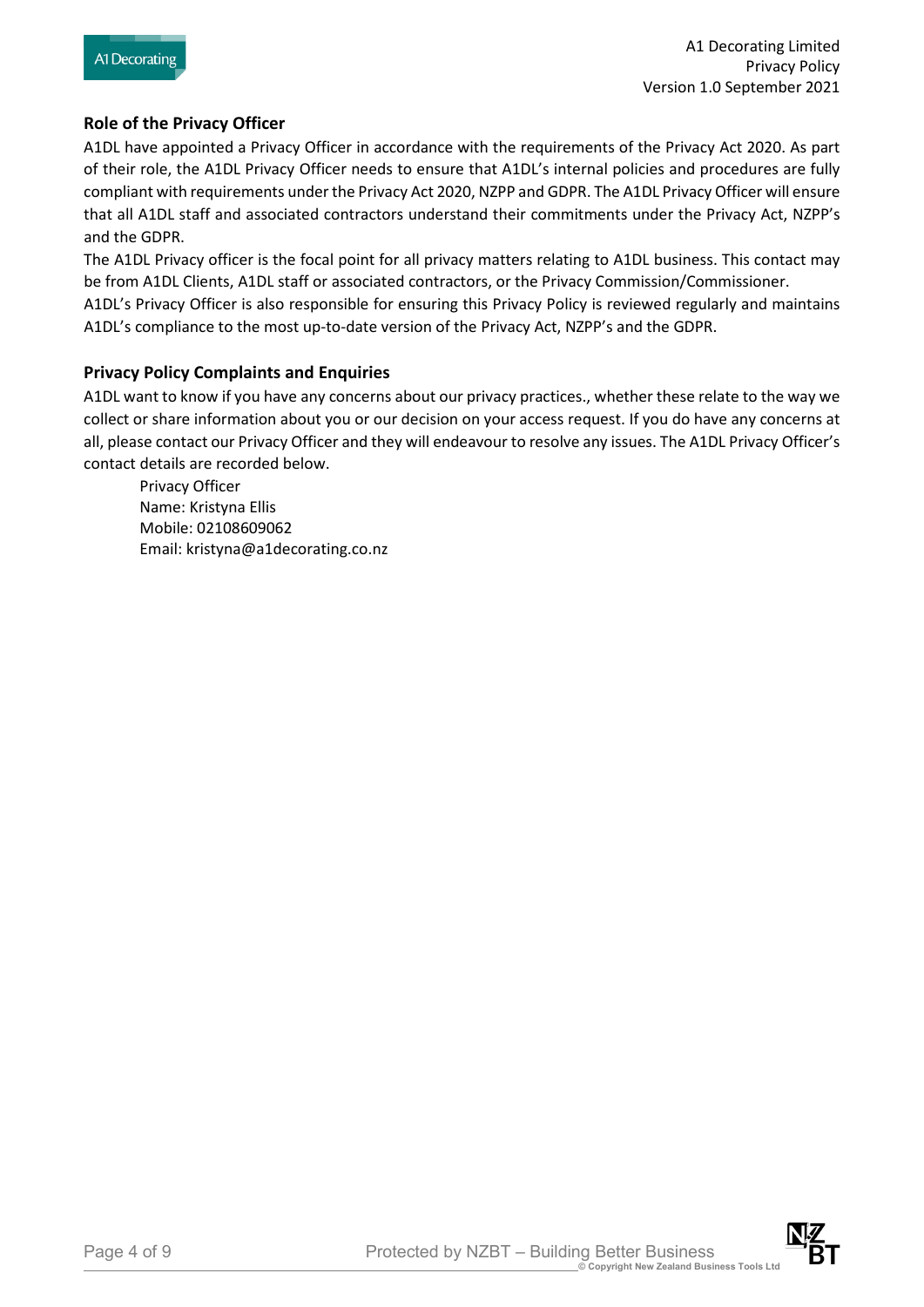# **Privacy Principles**

## **Principle 1**

Purpose of collection of personal information

Personal information shall not be collected by any agency unless.

- (a)The information is collected for a lawful purpose connected with a function or activity of the agency.
- (b)The collection of the information is necessary for that purpose.

## **Principle 2**

Source of personal information

- (1) Where an agency collects personal information, the agency shall collect the information directly from the individual concerned.
- (2) It is not necessary for an agency to comply with sub clause 1 of this principle if the agency believes, on reasonable grounds,
	- (a) That the information is publicly available information, or
	- (b) That the individual concerned authorises collection of the information from someone else, or
	- (c) That non-compliance would not prejudice the interests of the individual concerned, or
	- (d) That non-compliance is necessary-

(i) To avoid prejudice to the maintenance of the law by any public sector, including prevention, detection, investigation, prosecution, and punishment of offences, or

(ii) For the enforcement of a law imposing a pecuniary penalty, or

(iii) For the protection of public revenue, or

(iv)For the conduct of proceedings before any court or tribunal (being proceedings that have been commenced or are reasonably in contemplation), or

- (e) That compliance would prejudice the purposes of the collection, or
- (f) That compliance is not reasonably practicable in the circumstances of the case, or
- (g) That the information

(i) Will not be used in a form in which the individual concerned is identified, or

(ii) Will be used for statistical or research purposes and will not be published in a form that could reasonably be expected to identify the individual concerned, or

(h) That the collection of the information is in accordance with the authority granted under section 54 of this Act.

## **Principle 3**

Collection of information from subject

- (1) Where an agency collects personal information from the individual concerned, the agency shall take such steps (if any) as are, in circumstances, reasonable to ensure that the individual concerned is aware of,
	- (a) The fact that the information is being collected, and
	- (b) The purpose for which the information is being collected, and
	- (c) The intended recipients of the information, and
	- (d) The name and address of,

(i) The agency that is collecting the information, and

(ii) The agency that will hold the information, and

(e) If the collection of the information is authorised or required by or under law, (i) The law by or under which the collection of the information is so authorised or required and

(ii) Whether or not the supply of the information of the information by that individual or voluntary or mandatory, and

- (f) The consequences (if any) for that individual if all or any part of the requested information is not provided, and
- (g) The rights of access to, and correction of personal information provided by these principles.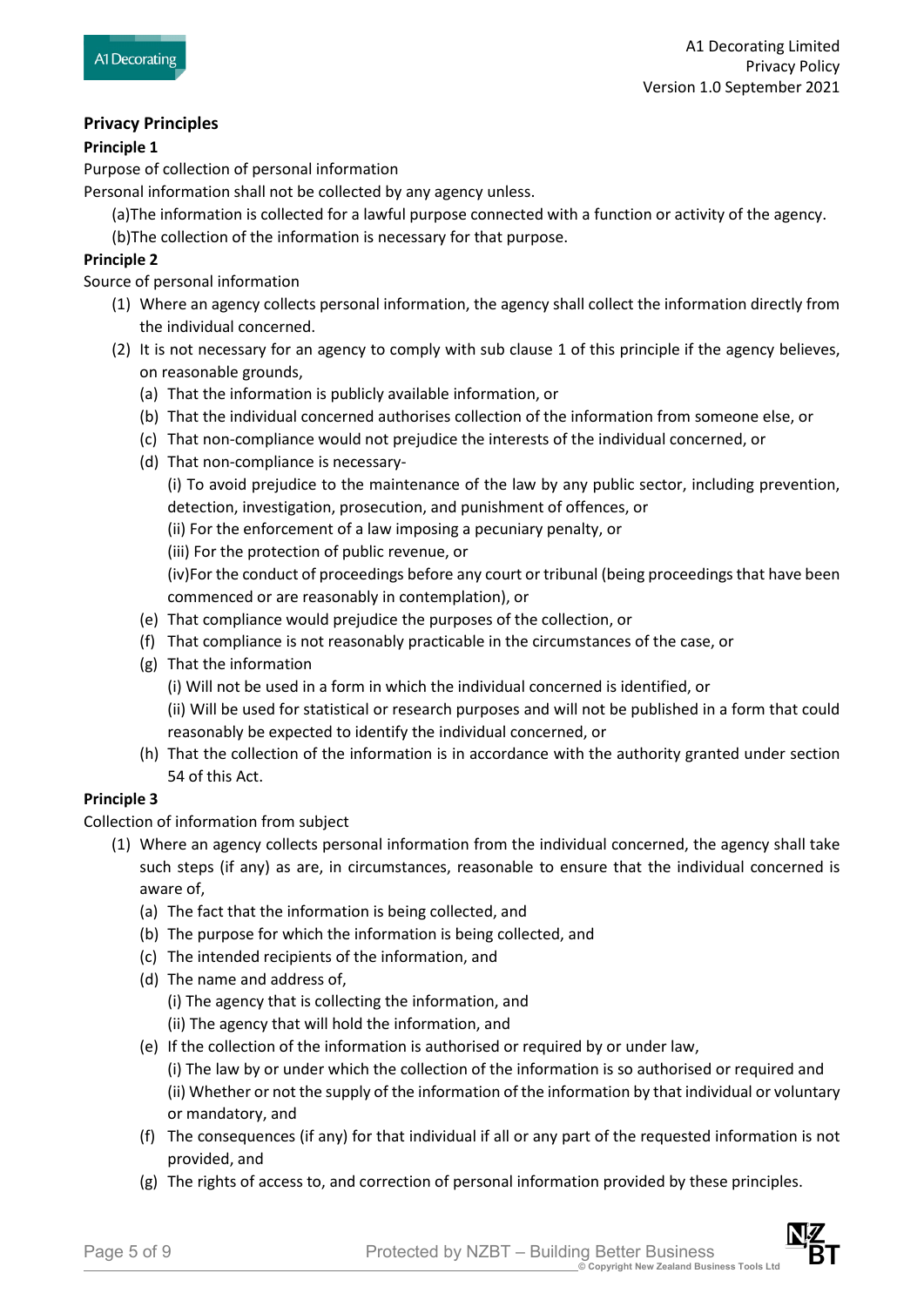- (2) The steps referred to in sub clause (1) of this principle shall be taken before the information is collected or, if that is not practicable, as soon as practicable after the information is collected.
- (3) An agency is not required to take the steps referred to in sub clause (1) of this principle in relation to the collection of information from an individual if that agency has taken those steps in relation to the collection, from that individual, of the same information or information of the same kind, on a recent previous occasion.
- (4) It is not necessary for an agency to comply with sub clause (1) of this principle if the agency believes, on reasonable grounds
	- (a) That non-compliance is authorised by the individual concerned, or
	- (b) That non-compliance would not prejudice the interests of the individual concerned, or
	- (c) That non-compliance is necessary (i) To avoid prejudice to the maintenance of the law by any public sector agency, including the prevention, detection, investigation, prosecution, and punishment of offences, or
		- (ii) For the enforcement of a law imposing a pecuniary, or
		- (iii) For the protection of the public revenue, or

(iv) For the conduct of proceedings before any court or tribunal being that proceedings that have been commenced or are reasonably in contemplation, or

- (d) That compliance would prejudice the purpose of the collection, or
- (e) That compliance is not reasonably practicable in the circumstances of the case, or
- (f) That the information
	- (i) Will not be used in a form in which the individual concerned is identified, or
	- (ii) Will be used for statistical or research purposes and will not be published in a form that could reasonably be expected to identify the individual concerned.

## **Principle 4**

Manner of collection of personal information Personal information shall not be collected by an agency-

- (a) By unlawful means, or
- (b) By means that, in the circumstances of the case
	- (i) Are unfair, or
	- (ii) Intrude to an unreasonable extent upon the personal affairs of the individual concerned,

# **Principle 5**

Storage and security of personal information

An agency that hosts personal information shall ensure,

- (a) That the information is protected by such security safeguards as if is reasonable in the circumstances to take against,
	- (i) Lost, and

(ii) Access, use, modification or disclosure, except with the authority of the agency that holds the information, and

(iii) Other misuse, and

(b) That if it is necessary for the information to be given to a person in connection with the provision of a service to the agency, everything reasonably within the power of the agency is done to prevent unauthorised use or unauthorised disclosure of the information.

## **Principle 6**

Access to personal information

- (1) Where an agency holds personal information in such a way that it can be readily retrieved the individual concerned shall be entitled-
	- (a) To obtain from the agency confirmation of whether the agency holds such personal information, and
	- (b) To have access to that information.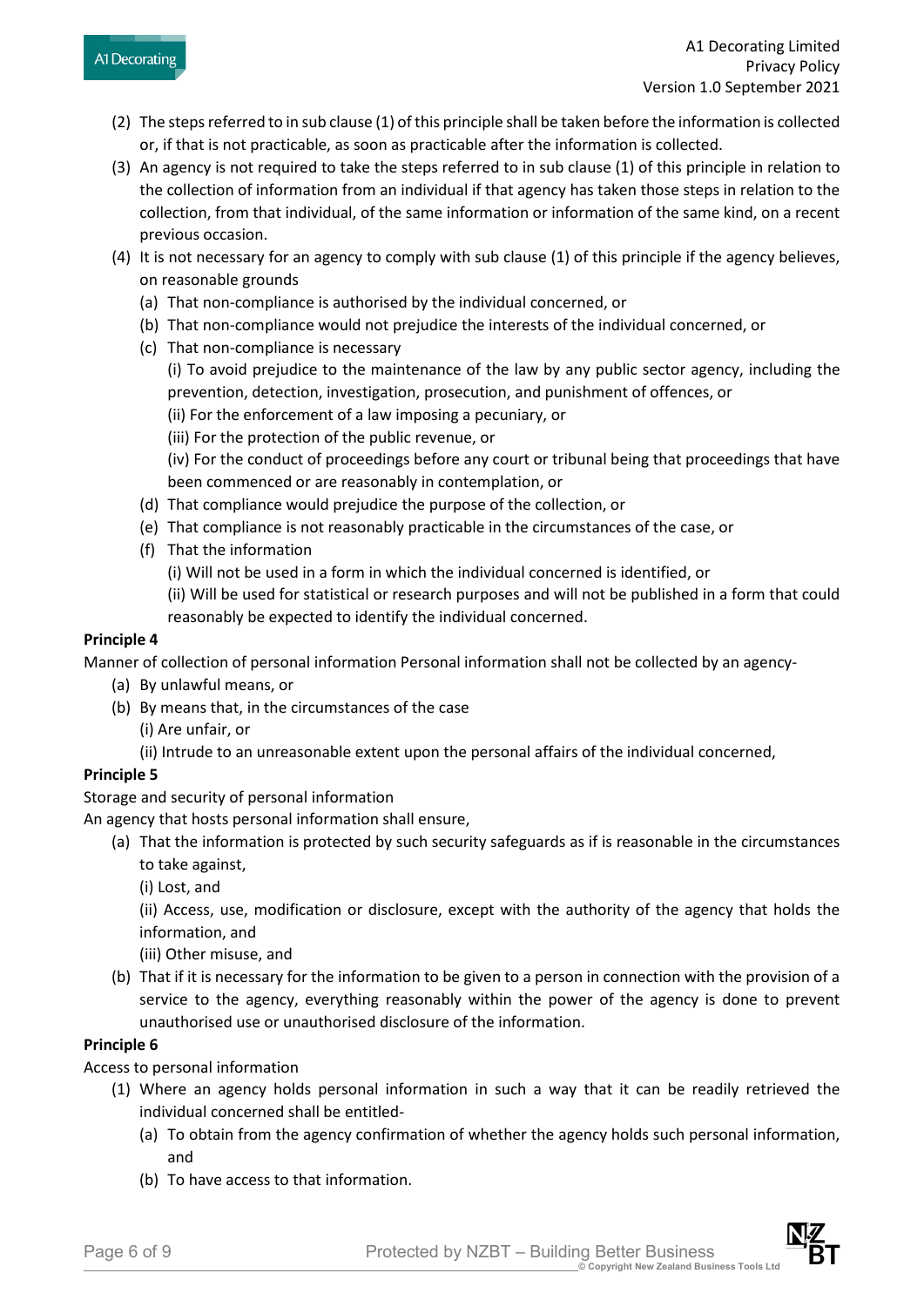- (2) Where, in accordance with sub clause (1)(b) of this principle, an individual is given access to personal information, the individual shall be advised that, under principle 7, the individual may request the correction of that information.
- (3) The application of this principle is subject to the provisions of parts iv and v of this Act.

#### **Principle 7**

Correction of personal information.

- (1) Where an agency holds personal information, the individual concerned shall be entitled
	- (a) To request correction of the information, and
	- (b) To request that there be attached to the information a statement of the correction sought but not made.
- (2) An agency that holds personal information shall, if so requested by the individual concerned or on its own initiative, take such steps (if any) to correct that information as are, in the circumstances, reasonable to ensure that, having regard to the purposes for which the information may lawfully be used, the information is accurate, up to date, complete, and not misleading.
- (3) Where an agency that holds personal information is not willing to correct that information in accordance with a request by the individual concerned, the agency shall, if so requested by the individual concerned take such steps (if any) as are reasonable in the circumstances to attach information, in such a manner that it will always be read with the information, any statement provided by that individual of the correction sought.
- (4) Where the agency has taken steps under sub clause (2) or sub clause (3) of this principle, the agency shall, if reasonably practicable, inform each person or body or agency to whom the personal information has been disclosed of these steps.
- (5) Where an agency receives a request made pursuant to sub clause (1) of this principle, the agency shall inform the individual concerned of the action taken as a result of the request.

#### **Principle 8**

Accuracy etc, of personal information to be checked before use

An agency that holds information shall not use that information without taking such steps (if any) as are, in the circumstances, reasonable to ensure that, having regard to the purpose for which the information is proposed to be used, the information is accurate up to date, complete, relevant and not misleading.

## **Principle 9**

An agency that holds personal information shall not keep that information for longer than is required for the purposes for which the information may be lawfully used.

## **Principle 10**

Limits on use of personal information

An agency that holds personal information that was obtained in connection with one purpose shall not use the information for any other purpose unless the agency believes on reasonable grounds-

- (a) That the source of the information is a publicly available publication, or
- (b) That the use of the information for that other purpose is authorised by the individual concerned, or
- (c) That non-compliance is necessary

(i) To avoid prejudice to the maintenance of the law by any public sector agency, including the prevention, detection, investigation, prosecution, and punishment of offences, or

(ii) For the enforcement of a law imposing a pecuniary penalty, or

(iii) For the protection of the public revenue, or

(iv) For the conduct of proceedings before any Court or Tribunal (being proceedings that have been commenced or are reasonably in contemplation) or

(d) That the use of the information for that other purpose is necessary to prevent or lessen a serious and imminent threat to-

(i) Public health or public safety, or

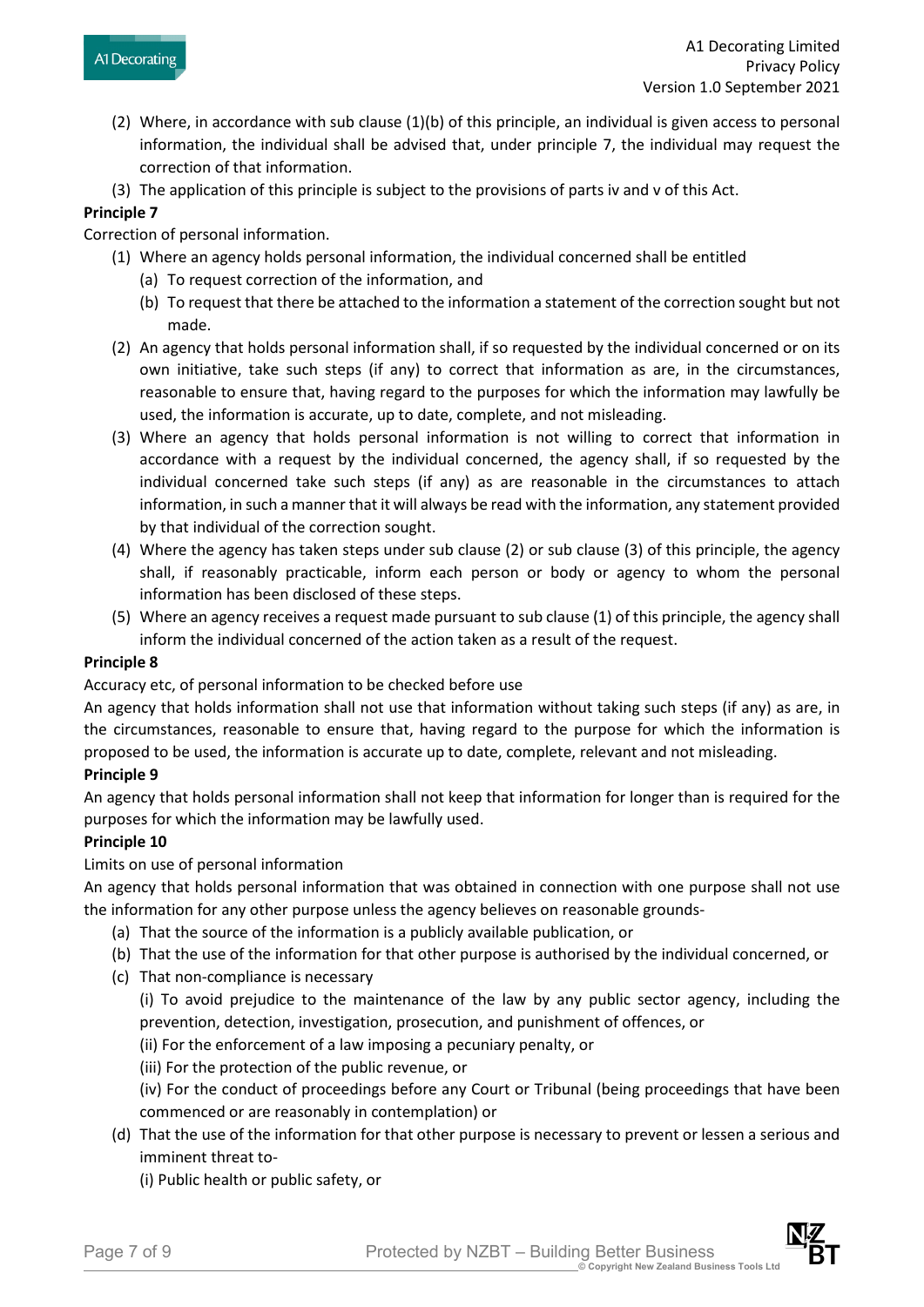- (ii) The life or health of the individual concerned or another individual, or
- (e) That the purpose for which the information is used directly related to the purpose in connection with which the information was obtained, or
- (f) That the information, or
	- (i) Is used in a form in which the individual concerned is not identified, or
	- (ii) Is used for statistical or research purposes and will not be published in a form that could reasonably be expected to identify the individual concerned, or
- (g) That the use of the information is in accordance with an authority granted under section 54 of this Act.

## **Principle 11**

Limits on disclosure of personal information

An agency that holds personal information shall not disclose the information to a person or body or agency unless the agency believes, or reasonable grounds-

- (a) That the disclosure of the information is one of the purposes in connection with which the information was obtained or is directly related to the purpose in connection with which the information was obtained, or
- (b) That the source of the information is a publicly available publication, or
- (c) That the disclosure is to the individual concerned, or
- (d) That the disclosure is authorised by the individual concerned, or
- (e) That non-compliance is necessary-

(i) To avoid prejudice to the maintenance of the law by any public sector agency, including the prevention, investigation, prosecution, and punishment of offences, or

(ii) For the enforcement of the law imposing a pecuniary penalty, or

(iii) For the protection of public revenue, or

(iv) For the conduct of proceedings before any Court or Tribunal (being proceedings that have been commencement or are reasonably in contemplation), or

- (f) That the disclosure of the information is necessary to prevent or lessen a serious and imminent threat to-
	- (i) Public health or public safety, or
	- (ii) The life or health of the individual concerned or another individual, or
- (g) That the disclosure of the information is necessary to facilitate the sale or other disposition of a business as a going concern, or
- (h) That the information-
	- (i) Is to be used in a form in which the individual concerned is not identified, or

(ii) Is to be used for statistical or research purposes and will not be published in a form that could reasonably be expected to identify the individual concerned, or

(i) That the disclosure of the information is in accordance with an authority granted under section 54 of this Act.

## **Principle 12**

Disclosure of Personal Information outside of New Zealand

- (1) An agency (A) may disclose Personal Information to a foreign person or entity (B) in reliance on IPP 11 (a), (c), (e), (f), (h), or (i) if;
	- (a) The individual concerned authorises the disclosure to B after being expressly informed by A that B may not be required to protect the information in a way that, overall, provides comparable safeguards to those in this Act; or
	- (b) B is carrying on business in New Zealand and, in relation to the information, A believes on reasonable grounds that B is subject to this Act; or